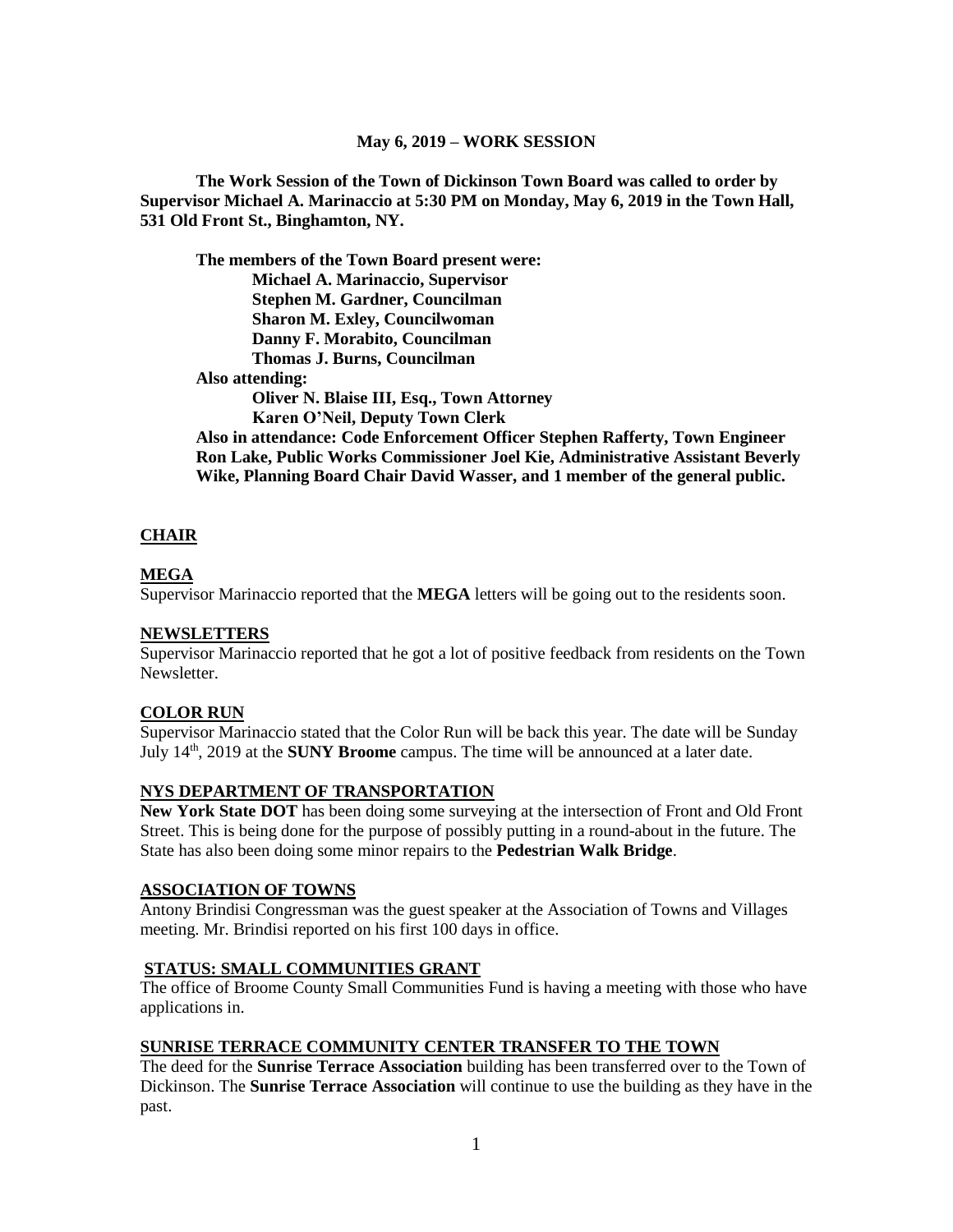## **May 6, 2019 – WORK SESSION**

# **MUNICIPAL CLEAN UP DAY**

Municipal Clean Up Day will be held on Saturday, May 18<sup>th</sup> at the Town of Dickinson Garage from 8 am–3 pm.

## **ATTORNEY**

### **STATUS: NORTH ELY STREET SURVEY/ DEED**

The North Ely Street survey/deed should be ready by next months' meeting.

## **HARSH SEWER LATERAL CONNECTION**

The letter outlining the agreement between the Town and Kristan and Debbie Harsh of 117 Adams Drive for the payment of sewer laterals was turned over to the Supervisor for his signature.

## **DEED TO SUNRISE TERRACE COMMUNITY CENTER BUILDING**

Attorney Blaise provided Deputy Town Clerk O'Neil a copy of the deed to the **Sunrise Terrace Community Cente**r building. The deed is filed with the County Clerk.

## **PUBLIC WORKS**

- Public Works Commissioner Kie reported that the water project on North Moeller is done
- The Clifton Avenue sewer was camered and found to be in very bad shape. The Town is not responsible to replace the piping. The 10 or so homes may have to form a Sewer District and the Town would charge them for replacement.
- Public Works Commissioner Kie reported that the no parking signs and stop signs that the town approved to have installed have been put in place.
- There will be a Fire Safety Class at the Town Hall on May  $8<sup>th</sup>$  at 7 PM for residents who are interested.

## **CODE ENFORCEMENT**

Code Enforcement Officer Rafferty reported that there are still many questions to be addressed regarding a **Battery Energy Storage Project**.

## **PLANNING AND ZONING BOARDS**

The next Planning Board meeting is scheduled for Monday May 20<sup>th</sup> at 6 PM.

### **PERSONNEL**

The Town Court has offered a position of part time clerk to an applicant in order to replace the position previously held by recently retired full time clerk Jill Bodie.